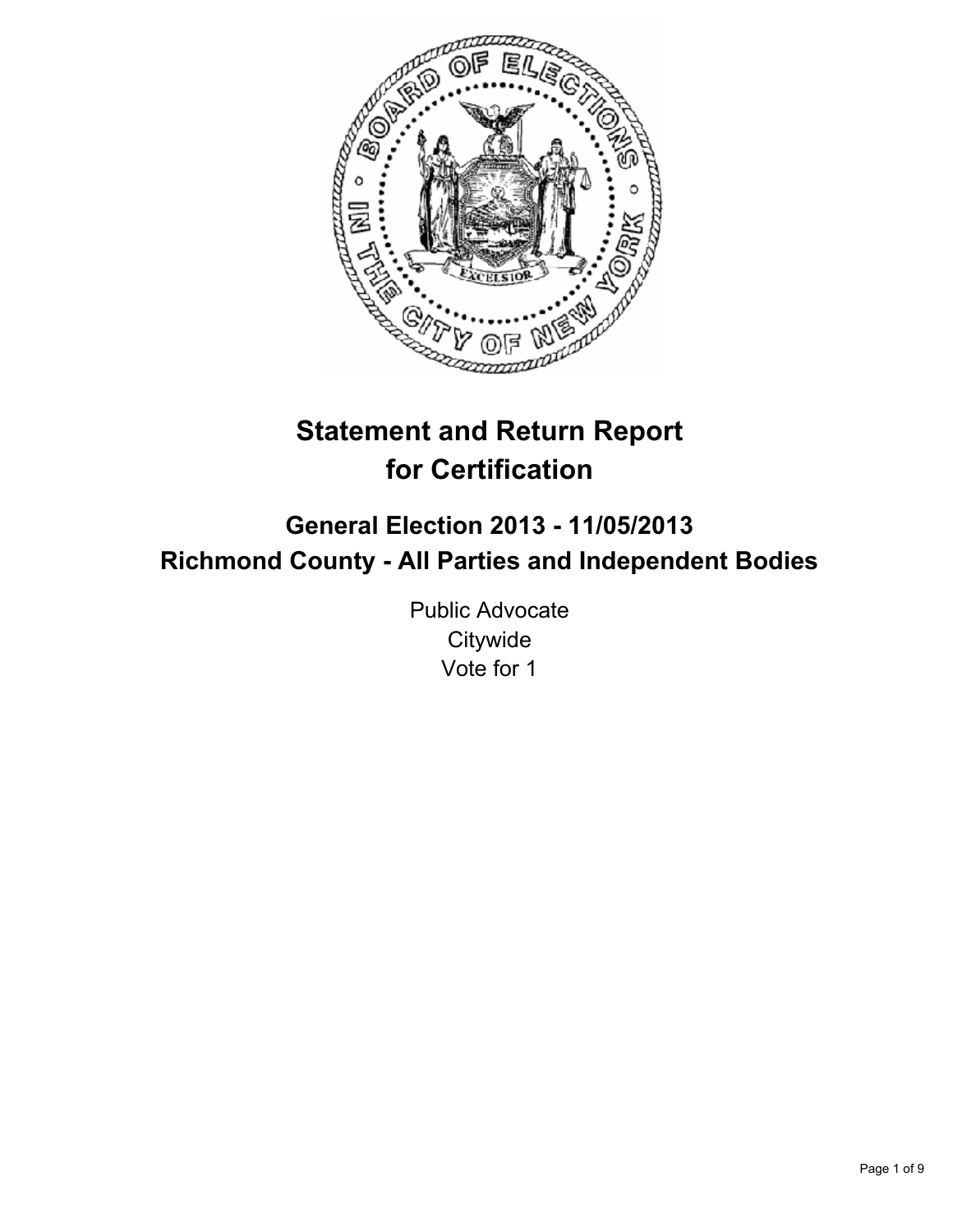

| <b>PUBLIC COUNTER</b>                                    | 18,075       |
|----------------------------------------------------------|--------------|
| EMERGENCY                                                | 0            |
| ABSENTEE/MILITARY                                        | 988          |
| <b>FEDERAL</b>                                           | 0            |
| <b>SPECIAL PRESIDENTIAL</b>                              | 0            |
| <b>AFFIDAVIT</b>                                         | 160          |
| <b>Total Ballots</b>                                     | 19,223       |
| Less - Inapplicable Federal/Special Presidential Ballots | 0            |
| <b>Total Applicable Ballots</b>                          | 19,223       |
| LETITIA JAMES (DEMOCRATIC)                               | 11,993       |
| ROBERT MARESCA (CONSERVATIVE)                            | 3,712        |
| LETITIA JAMES (WORKING FAMILIES)                         | 952          |
| <b>JAMES LANE (GREEN)</b>                                | 303          |
| ALEX MERCED (LIBERTARIAN)                                | 198          |
| DEBORAH O. LIATOS (SOCIALIST WORKER)                     | 85           |
| MOLLENA G. FABRICANT (STUDENTS FIRST)                    | 42           |
| IRENE ESTRADA (WAR VETERANS)                             | 103          |
| MICHAEL K. LLOYD (FREEDOM)                               | 44           |
| ADAM LEVINE (WRITE-IN)                                   | $\mathbf{1}$ |
| ANDREW P. OLSEN (WRITE-IN)                               | $\mathbf{1}$ |
| DANIEL E. SQUADRON (WRITE-IN)                            | 7            |
| DAVID MICHAEL CARR (WRITE-IN)                            | 1            |
| DIANE J. SAVINO (WRITE-IN)                               | 1            |
| <b>GEORGE CODD (WRITE-IN)</b>                            | 1            |
| JACK TWIST (WRITE-IN)                                    | 1            |
| KAMILLAH HANKS (WRITE-IN)                                | 1            |
| LYNN BODNOR KELLY (WRITE-IN)                             | $\mathbf{1}$ |
| MAX BOER JR. (WRITE-IN)                                  | $\mathbf{1}$ |
| ROBERT MCFEELEY (WRITE-IN)                               | 1            |
| SEAN MULLIGAN (WRITE-IN)                                 | 1            |
| TYRELL JOINER EILAND (WRITE-IN)                          | 2            |
| UNATTRIBUTABLE WRITE-IN (WRITE-IN)                       | 8            |
| <b>Total Votes</b>                                       | 17,460       |
| Unrecorded                                               | 1,763        |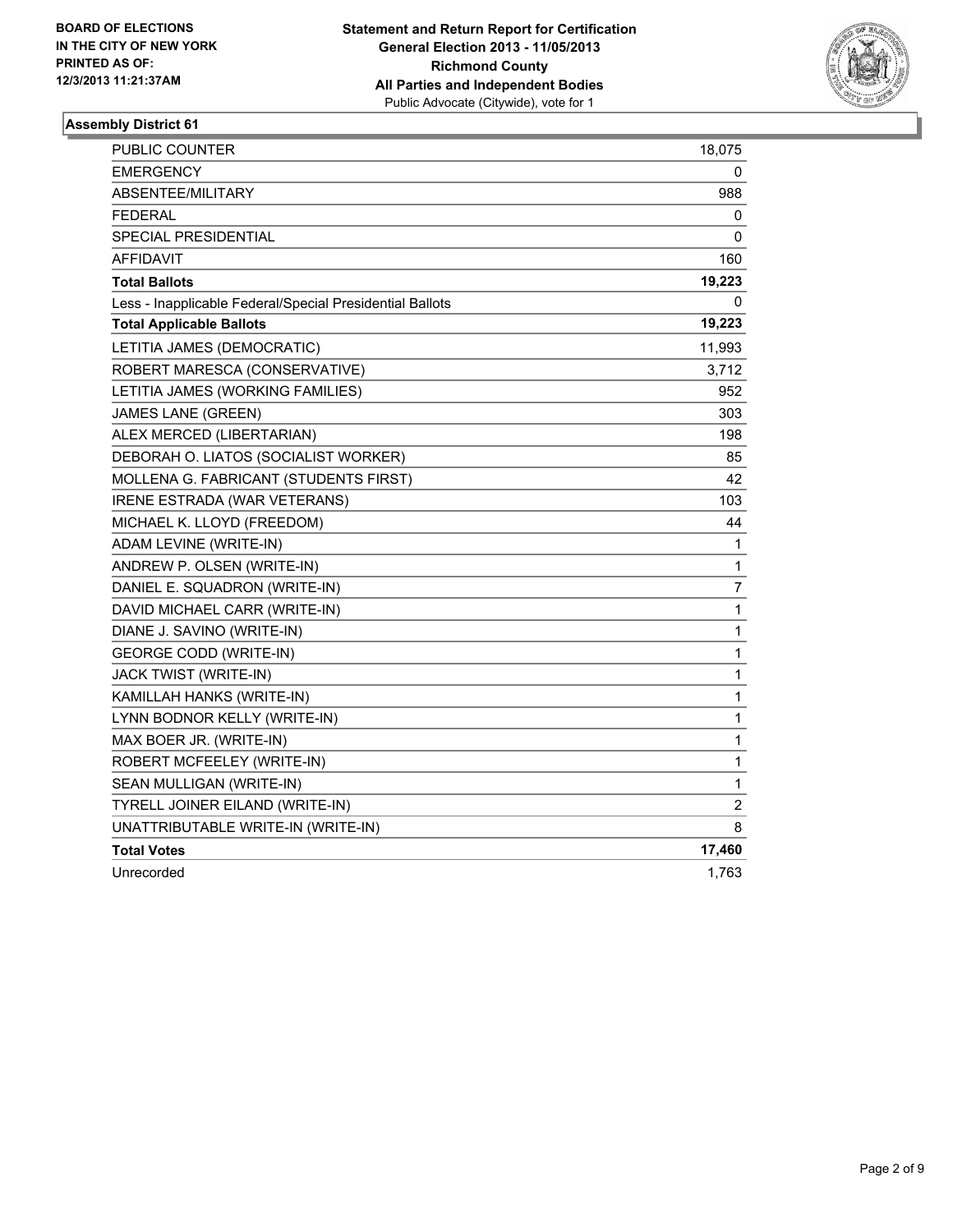

| <b>PUBLIC COUNTER</b>                                    | 21,122                  |
|----------------------------------------------------------|-------------------------|
| <b>EMERGENCY</b>                                         | 2                       |
| ABSENTEE/MILITARY                                        | 762                     |
| <b>FEDERAL</b>                                           | 0                       |
| SPECIAL PRESIDENTIAL                                     | 0                       |
| AFFIDAVIT                                                | 107                     |
| <b>Total Ballots</b>                                     | 21,993                  |
| Less - Inapplicable Federal/Special Presidential Ballots | 0                       |
| <b>Total Applicable Ballots</b>                          | 21,993                  |
| LETITIA JAMES (DEMOCRATIC)                               | 6,821                   |
| ROBERT MARESCA (CONSERVATIVE)                            | 9,008                   |
| LETITIA JAMES (WORKING FAMILIES)                         | 914                     |
| JAMES LANE (GREEN)                                       | 258                     |
| ALEX MERCED (LIBERTARIAN)                                | 221                     |
| DEBORAH O. LIATOS (SOCIALIST WORKER)                     | 121                     |
| MOLLENA G. FABRICANT (STUDENTS FIRST)                    | 75                      |
| IRENE ESTRADA (WAR VETERANS)                             | 123                     |
| MICHAEL K. LLOYD (FREEDOM)                               | 35                      |
| ALEX T. ZABLOCKI (WRITE-IN)                              | 5                       |
| ANTHONY REINHART (WRITE-IN)                              | 1                       |
| ANTHONY WEINER (WRITE-IN)                                | 1                       |
| ARTHUR FOGEL (WRITE-IN)                                  | 1                       |
| BARNEY ZAHN (WRITE-IN)                                   | 1                       |
| CASSANDRA STERN (WRITE-IN)                               | 1                       |
| CATHY GUERRIERO (WRITE-IN)                               | 1                       |
| CHRISTIAN GALLO (WRITE-IN)                               | 1                       |
| DANIEL E. SQUADRON (WRITE-IN)                            | 5                       |
| DANNY PANZELLA (WRITE-IN)                                | 1                       |
| DAVID MICHAEL CARR (WRITE-IN)                            | 2                       |
| DIANE J. SAVINO (WRITE-IN)                               | 1                       |
| JEANNE COLLINI (WRITE-IN)                                | 2                       |
| JEN TOBACCO (WRITE-IN)                                   | 1                       |
| JOE GORGA (WRITE-IN)                                     | 1                       |
| JOHN TEST (WRITE-IN)                                     | 1                       |
| JON BRUNO RANDAZZO (WRITE-IN)                            | 1                       |
| JOSEPH PASCARELLA (WRITE-IN)                             | 2                       |
| KATHLEEN GORMAN (WRITE-IN)                               | $\overline{\mathbf{c}}$ |
| KYLE RIORDAN (WRITE-IN)                                  | 1                       |
| LISA GREY (WRITE-IN)                                     | 1                       |
| MATT MALLOY (WRITE-IN)                                   | 1                       |
| MICHAEL REILLY (WRITE-IN)                                | 2                       |
| ROBERT DENKER (WRITE-IN)                                 | 1                       |
| STEVE SPANAGNA (WRITE-IN)                                | 1                       |
| THOMAS P. MARTIN (WRITE-IN)                              | 1                       |
| THOMAS R. ZABLOCKI (WRITE-IN)                            | 1                       |
| TOM LA GUIDIRE (WRITE-IN)                                | 1                       |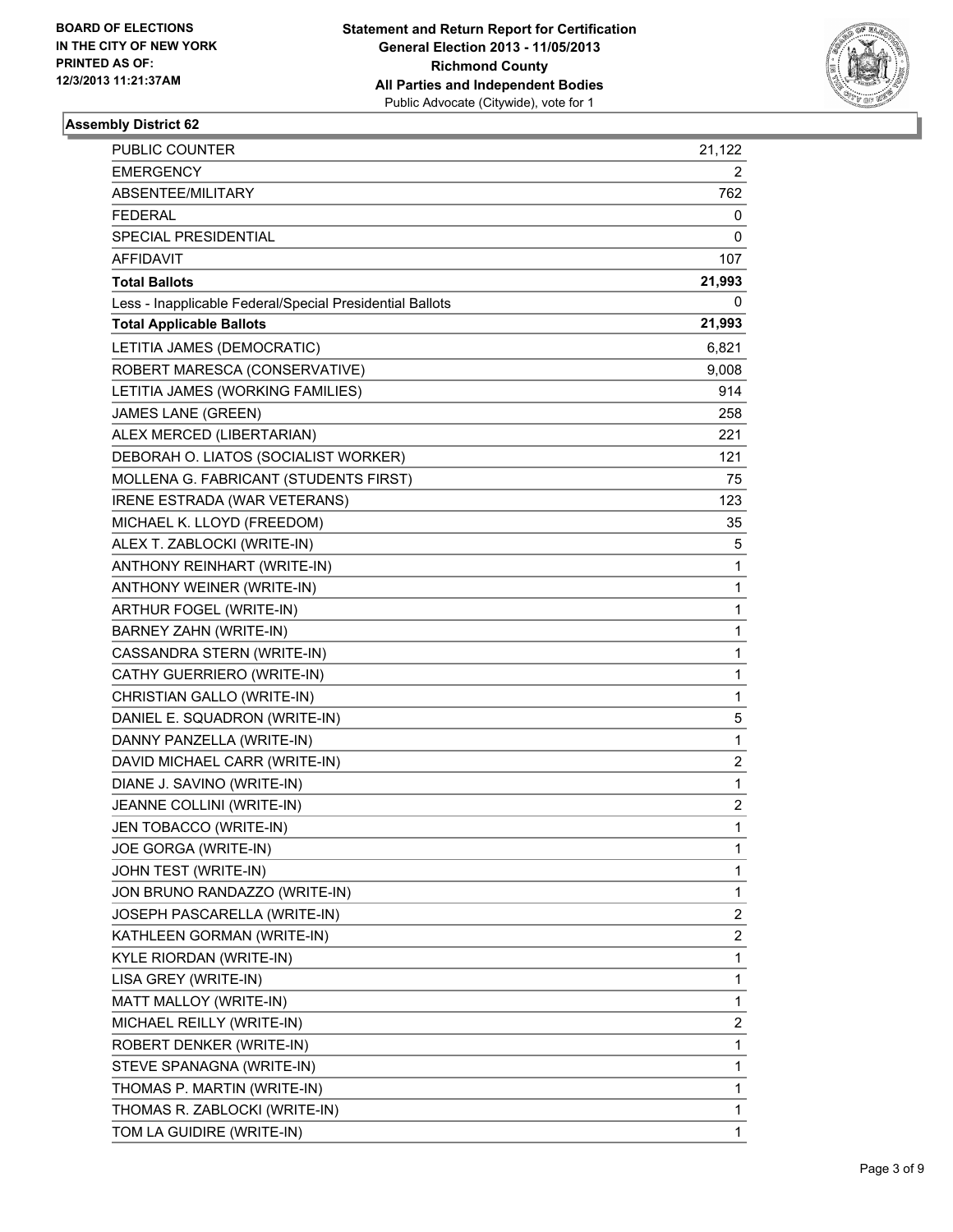

| UNATTRIBUTABLE WRITE-IN (WRITE-IN) | 9      |
|------------------------------------|--------|
| VITO CONENA (WRITE-IN)             |        |
| <b>Total Votes</b>                 | 17.627 |
| Unrecorded                         | 4.366  |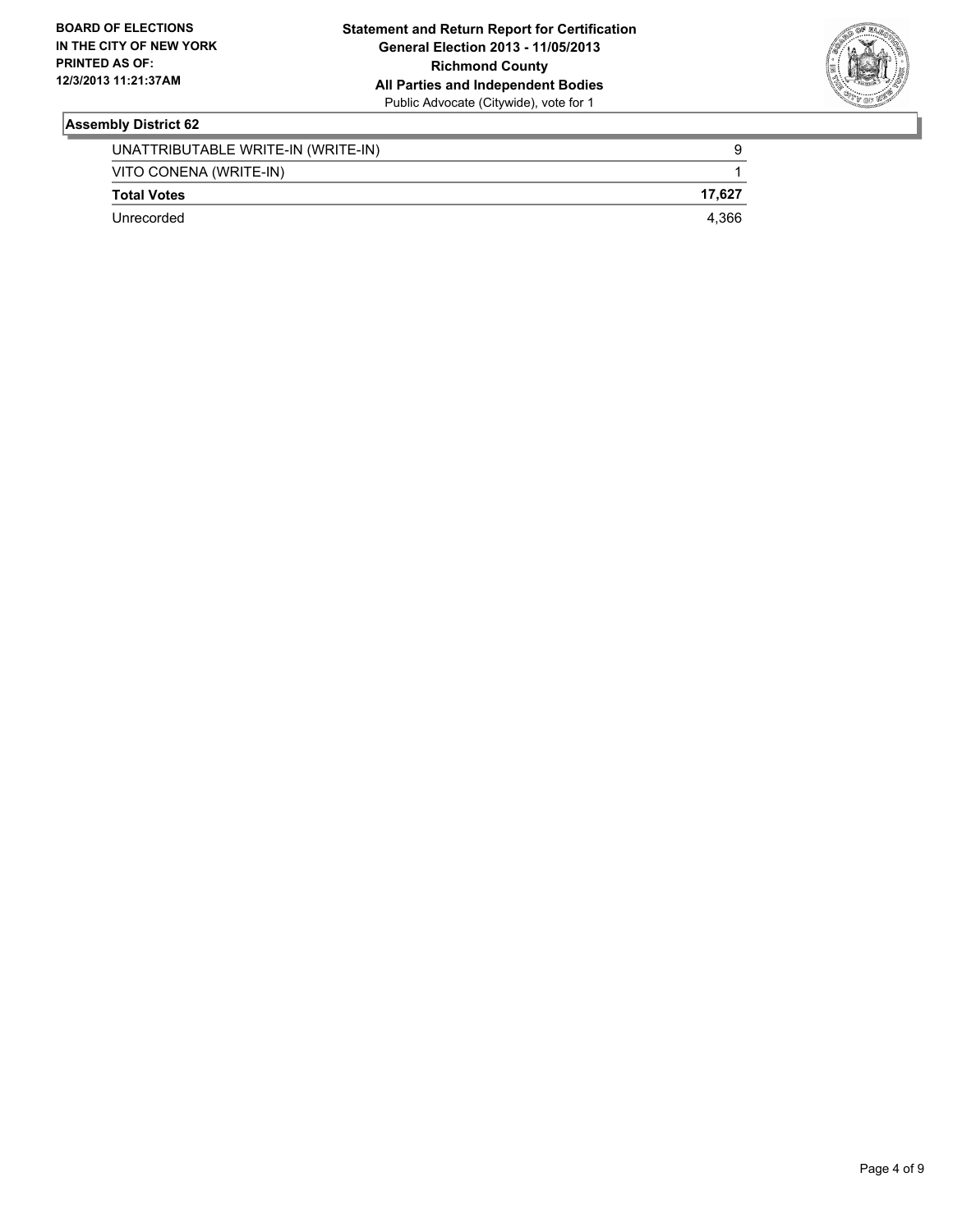

| PUBLIC COUNTER                                           | 18,664 |
|----------------------------------------------------------|--------|
| <b>EMERGENCY</b>                                         | 3      |
| ABSENTEE/MILITARY                                        | 937    |
| FEDERAL                                                  | 0      |
| SPECIAL PRESIDENTIAL                                     | 0      |
| AFFIDAVIT                                                | 101    |
| <b>Total Ballots</b>                                     | 19,705 |
| Less - Inapplicable Federal/Special Presidential Ballots | 0      |
| <b>Total Applicable Ballots</b>                          | 19,705 |
| LETITIA JAMES (DEMOCRATIC)                               | 9,157  |
| ROBERT MARESCA (CONSERVATIVE)                            | 5,741  |
| LETITIA JAMES (WORKING FAMILIES)                         | 787    |
| JAMES LANE (GREEN)                                       | 274    |
| ALEX MERCED (LIBERTARIAN)                                | 234    |
| DEBORAH O. LIATOS (SOCIALIST WORKER)                     | 79     |
| MOLLENA G. FABRICANT (STUDENTS FIRST)                    | 73     |
| IRENE ESTRADA (WAR VETERANS)                             | 128    |
| MICHAEL K. LLOYD (FREEDOM)                               | 35     |
| ALEX P. KEATON (WRITE-IN)                                | 1      |
| AMANDA REE DAVIS (WRITE-IN)                              | 1      |
| ANTHONY WEINER (WRITE-IN)                                | 1      |
| <b>AUSTIN ELLMAN (WRITE-IN)</b>                          | 1      |
| BERILICDT LAYCATUNGA (WRITE-IN)                          | 1      |
| BERNHARDT LOGEN FRAGEN (WRITE-IN)                        | 1      |
| CHARLES HYNES (WRITE-IN)                                 | 1      |
| CHUCK NORRIS (WRITE-IN)                                  | 1      |
| DANIEL E. SQUADRON (WRITE-IN)                            | 12     |
| DIANE J. SAVINO (WRITE-IN)                               | 2      |
| JOHN MANCUSO (WRITE-IN)                                  | 1      |
| JOSEPH MCCARTHY (WRITE-IN)                               | 1      |
| KATHLEEN DEIGNAN (WRITE-IN)                              | 1      |
| LAROY HANLEY (WRITE-IN)                                  | 1      |
| LISA GIOVINAZZO (WRITE-IN)                               | 1      |
| MARRIETTA CANNING (WRITE-IN)                             | 1      |
| MENDY MIROCZNIK (WRITE-IN)                               | 1      |
| MICHAEL JOHN ANTE (WRITE-IN)                             | 1      |
| RESHMA SAUJANI (WRITE-IN)                                | 1      |
| RYAN O'CONNER (WRITE-IN)                                 | 1      |
| SEAN WALSH (WRITE-IN)                                    | 1      |
| UNATTRIBUTABLE WRITE-IN (WRITE-IN)                       | 8      |
| <b>Total Votes</b>                                       | 16,549 |
| Unrecorded                                               | 3,156  |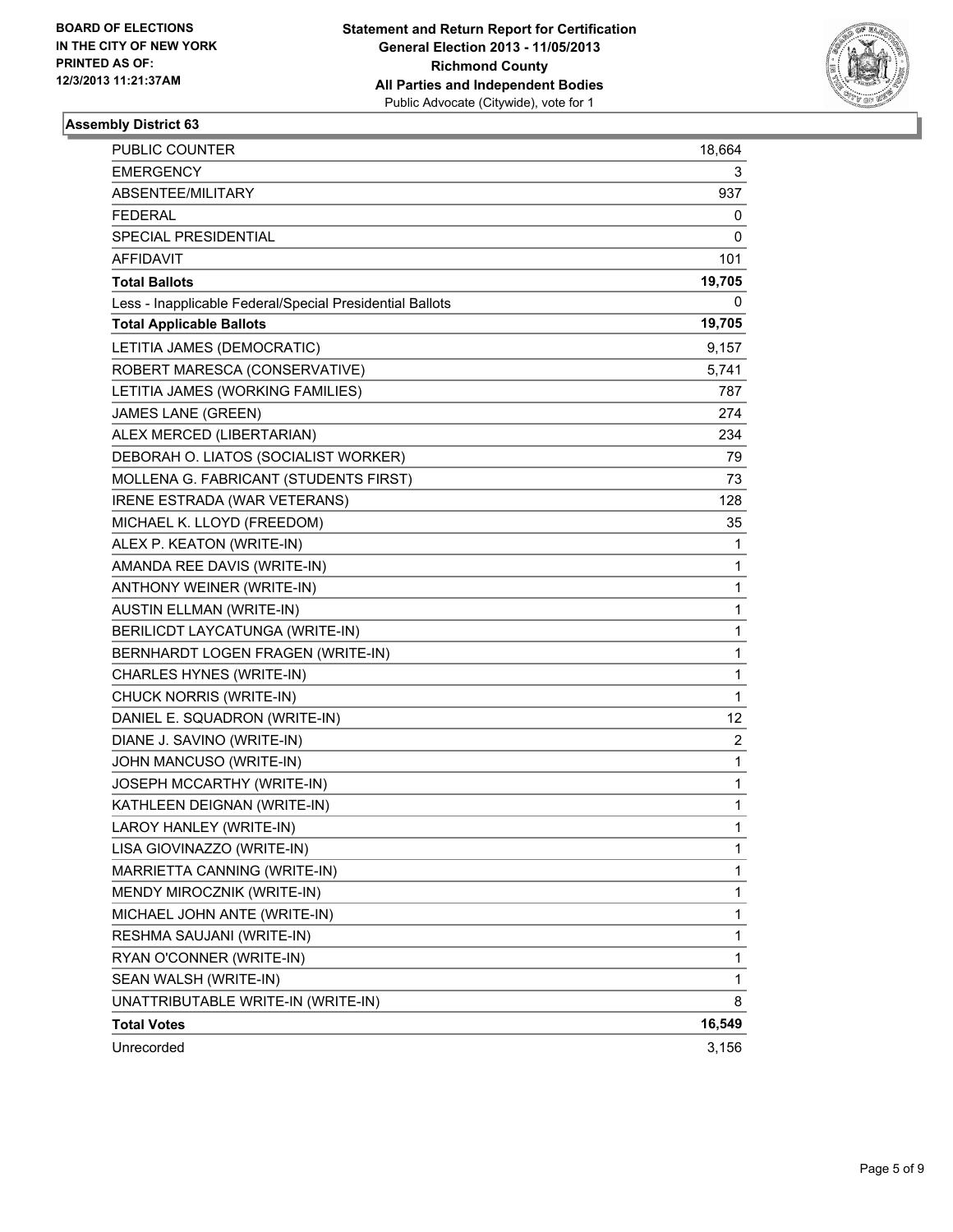

| <b>PUBLIC COUNTER</b>                                    | 14,258       |
|----------------------------------------------------------|--------------|
| EMERGENCY                                                | 2            |
| ABSENTEE/MILITARY                                        | 755          |
| <b>FEDERAL</b>                                           | 0            |
| SPECIAL PRESIDENTIAL                                     | 0            |
| <b>AFFIDAVIT</b>                                         | 79           |
| <b>Total Ballots</b>                                     | 15,094       |
| Less - Inapplicable Federal/Special Presidential Ballots | 0            |
| <b>Total Applicable Ballots</b>                          | 15,094       |
| LETITIA JAMES (DEMOCRATIC)                               | 5,657        |
| ROBERT MARESCA (CONSERVATIVE)                            | 5,250        |
| LETITIA JAMES (WORKING FAMILIES)                         | 626          |
| <b>JAMES LANE (GREEN)</b>                                | 224          |
| ALEX MERCED (LIBERTARIAN)                                | 196          |
| DEBORAH O. LIATOS (SOCIALIST WORKER)                     | 87           |
| MOLLENA G. FABRICANT (STUDENTS FIRST)                    | 58           |
| <b>IRENE ESTRADA (WAR VETERANS)</b>                      | 116          |
| MICHAEL K. LLOYD (FREEDOM)                               | 35           |
| ALEX T. ZABLOCKI (WRITE-IN)                              | 2            |
| ANTHONY REINHART (WRITE-IN)                              | 1            |
| DANIEL E. SQUADRON (WRITE-IN)                            | 11           |
| DIANE J. SAVINO (WRITE-IN)                               | 3            |
| <b>GRIFFIN FOSSELLA (WRITE-IN)</b>                       | 1            |
| JAMES A. ALFANO (WRITE-IN)                               | 1            |
| JAMES J. EDGEWATER (WRITE-IN)                            | 1            |
| JOINER EILAND (WRITE-IN)                                 | $\mathbf{1}$ |
| MAX BLITZER (WRITE-IN)                                   | $\mathbf{1}$ |
| MUMIA ABAGAMAL (WRITE-IN)                                | 1            |
| NICOLE MALLIOTAKIS (WRITE-IN)                            | 1            |
| ROSARIO BELTRAN BREAKER (WRITE-IN)                       | $\mathbf{1}$ |
| RUDOLPH GUILIANI (WRITE-IN)                              | 1            |
| UNATTRIBUTABLE WRITE-IN (WRITE-IN)                       | 8            |
| <b>Total Votes</b>                                       | 12,283       |
| Unrecorded                                               | 2,811        |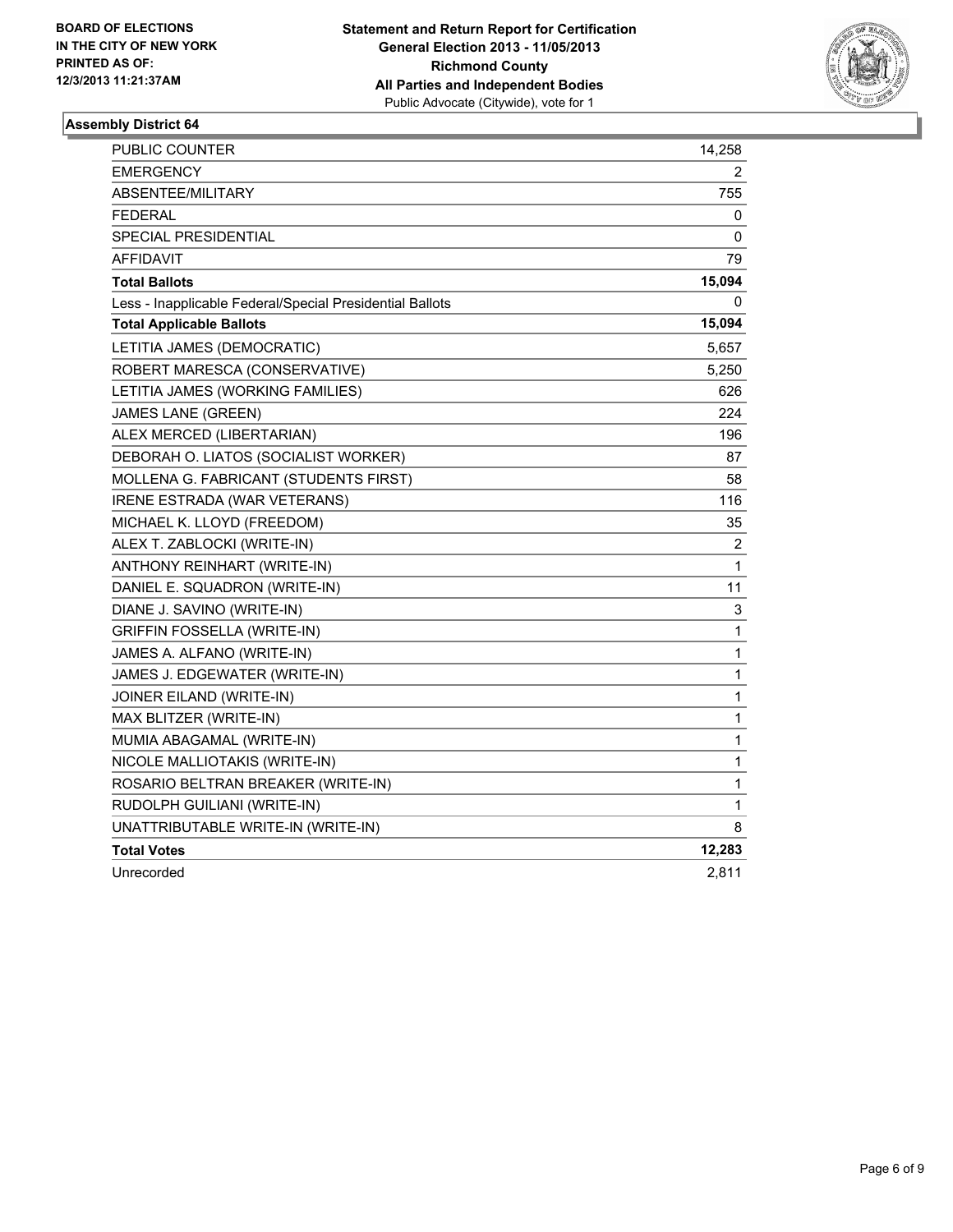

**Total for Public Advocate (Citywide) - Richmond County**

| <b>PUBLIC COUNTER</b>                                    | 72,119         |
|----------------------------------------------------------|----------------|
| <b>EMERGENCY</b>                                         | 7              |
| ABSENTEE/MILITARY                                        | 3,442          |
| <b>FEDERAL</b>                                           | 0              |
| SPECIAL PRESIDENTIAL                                     | 0              |
| AFFIDAVIT                                                | 447            |
| <b>Total Ballots</b>                                     | 76,015         |
| Less - Inapplicable Federal/Special Presidential Ballots | 0              |
| <b>Total Applicable Ballots</b>                          | 76,015         |
| LETITIA JAMES (DEMOCRATIC)                               | 33,628         |
| ROBERT MARESCA (CONSERVATIVE)                            | 23,711         |
| LETITIA JAMES (WORKING FAMILIES)                         | 3,279          |
| JAMES LANE (GREEN)                                       | 1,059          |
| ALEX MERCED (LIBERTARIAN)                                | 849            |
| DEBORAH O. LIATOS (SOCIALIST WORKER)                     | 372            |
| MOLLENA G. FABRICANT (STUDENTS FIRST)                    | 248            |
| IRENE ESTRADA (WAR VETERANS)                             | 470            |
| MICHAEL K. LLOYD (FREEDOM)                               | 149            |
| ADAM LEVINE (WRITE-IN)                                   | 1              |
| ALEX P. KEATON (WRITE-IN)                                | 1              |
| ALEX T. ZABLOCKI (WRITE-IN)                              | 7              |
| AMANDA REE DAVIS (WRITE-IN)                              | $\mathbf{1}$   |
| ANDREW P. OLSEN (WRITE-IN)                               | 1              |
| ANTHONY REINHART (WRITE-IN)                              | 2              |
| ANTHONY WEINER (WRITE-IN)                                | $\overline{2}$ |
| ARTHUR FOGEL (WRITE-IN)                                  | 1              |
| <b>AUSTIN ELLMAN (WRITE-IN)</b>                          | 1              |
| BARNEY ZAHN (WRITE-IN)                                   | 1              |
| BERILICDT LAYCATUNGA (WRITE-IN)                          | 1              |
| BERNHARDT LOGEN FRAGEN (WRITE-IN)                        | 1              |
| CASSANDRA STERN (WRITE-IN)                               | $\mathbf 1$    |
| CATHY GUERRIERO (WRITE-IN)                               | 1              |
| CHARLES HYNES (WRITE-IN)                                 | 1              |
| CHRISTIAN GALLO (WRITE-IN)                               | $\mathbf{1}$   |
| CHUCK NORRIS (WRITE-IN)                                  | 1              |
| DANIEL E. SQUADRON (WRITE-IN)                            | 35             |
| DANNY PANZELLA (WRITE-IN)                                | 1              |
| DAVID MICHAEL CARR (WRITE-IN)                            | 3              |
| DIANE J. SAVINO (WRITE-IN)                               | 7              |
| <b>GEORGE CODD (WRITE-IN)</b>                            | 1              |
| <b>GRIFFIN FOSSELLA (WRITE-IN)</b>                       | 1              |
| JACK TWIST (WRITE-IN)                                    | 1              |
| JAMES A. ALFANO (WRITE-IN)                               | $\mathbf{1}$   |
| JAMES J. EDGEWATER (WRITE-IN)                            | 1              |
| JEANNE COLLINI (WRITE-IN)                                | $\mathbf{2}$   |
| JEN TOBACCO (WRITE-IN)                                   | $\mathbf{1}$   |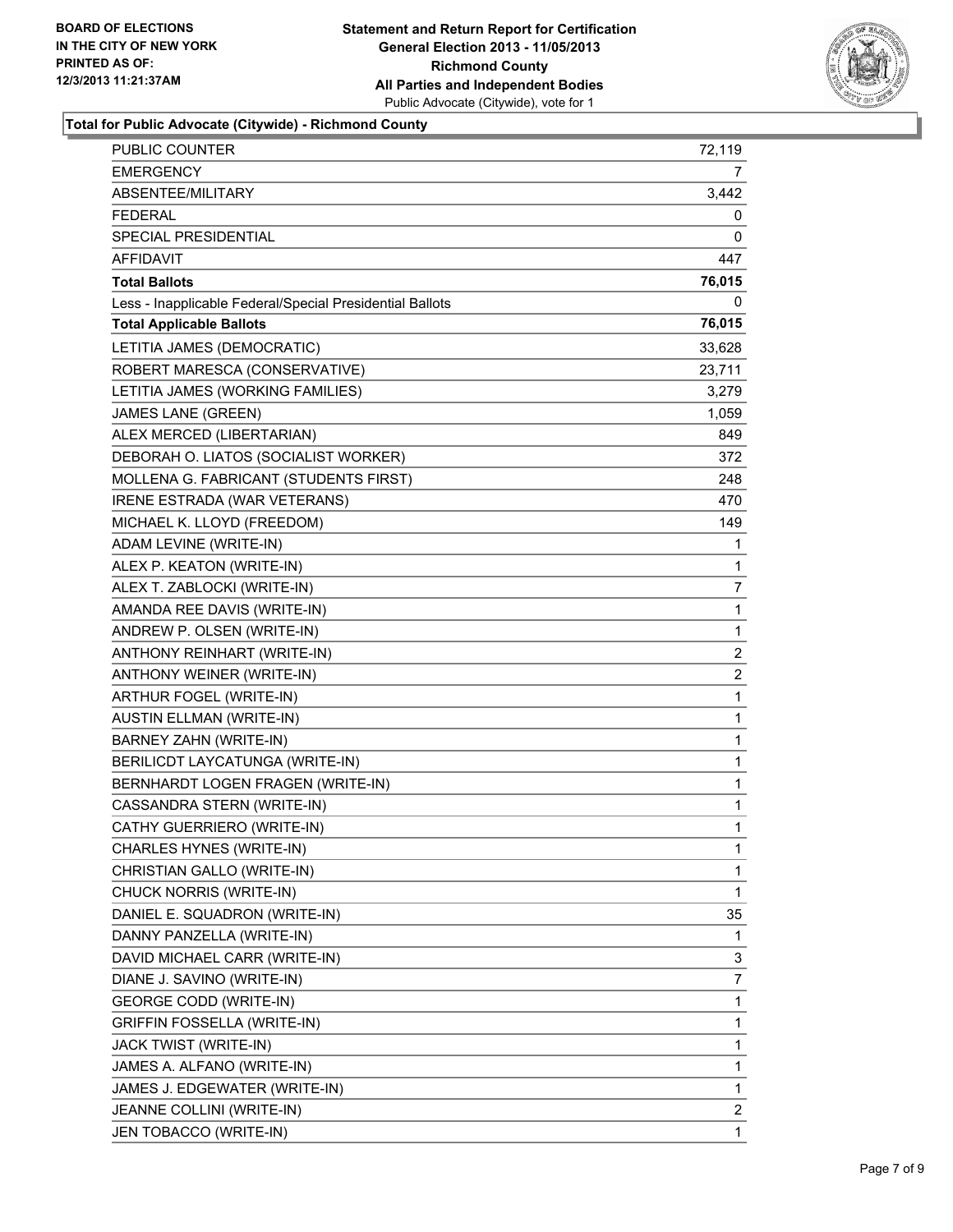

## **Total for Public Advocate (Citywide) - Richmond County**

| JOE GORGA (WRITE-IN)               | 1            |
|------------------------------------|--------------|
| JOHN MANCUSO (WRITE-IN)            | 1            |
| JOHN TEST (WRITE-IN)               | 1            |
| JOINER EILAND (WRITE-IN)           | 1            |
| JON BRUNO RANDAZZO (WRITE-IN)      | 1            |
| JOSEPH MCCARTHY (WRITE-IN)         | 1            |
| JOSEPH PASCARELLA (WRITE-IN)       | $\mathbf{2}$ |
| KAMILLAH HANKS (WRITE-IN)          | 1            |
| KATHLEEN DEIGNAN (WRITE-IN)        | 1            |
| KATHLEEN GORMAN (WRITE-IN)         | 2            |
| KYLE RIORDAN (WRITE-IN)            | 1            |
| LAROY HANLEY (WRITE-IN)            | 1            |
| LISA GIOVINAZZO (WRITE-IN)         | 1            |
| LISA GREY (WRITE-IN)               | 1            |
| LYNN BODNOR KELLY (WRITE-IN)       | 1            |
| MARRIETTA CANNING (WRITE-IN)       | 1            |
| MATT MALLOY (WRITE-IN)             | 1            |
| MAX BLITZER (WRITE-IN)             | 1            |
| MAX BOER JR. (WRITE-IN)            | 1            |
| MENDY MIROCZNIK (WRITE-IN)         | 1            |
| MICHAEL JOHN ANTE (WRITE-IN)       | 1            |
| MICHAEL REILLY (WRITE-IN)          | 2            |
| MUMIA ABAGAMAL (WRITE-IN)          | 1            |
| NICOLE MALLIOTAKIS (WRITE-IN)      | 1            |
| RESHMA SAUJANI (WRITE-IN)          | 1            |
| ROBERT DENKER (WRITE-IN)           | 1            |
| ROBERT MCFEELEY (WRITE-IN)         | 1            |
| ROSARIO BELTRAN BREAKER (WRITE-IN) | 1            |
| RUDOLPH GUILIANI (WRITE-IN)        | 1            |
| RYAN O'CONNER (WRITE-IN)           | 1            |
| SEAN MULLIGAN (WRITE-IN)           | 1            |
| SEAN WALSH (WRITE-IN)              | 1            |
| STEVE SPANAGNA (WRITE-IN)          | 1            |
| THOMAS P. MARTIN (WRITE-IN)        | 1            |
| THOMAS R. ZABLOCKI (WRITE-IN)      | 1            |
| TOM LA GUIDIRE (WRITE-IN)          | 1            |
| TYRELL JOINER EILAND (WRITE-IN)    | 2            |
| UNATTRIBUTABLE WRITE-IN (WRITE-IN) | 33           |
| VITO CONENA (WRITE-IN)             | 1            |
| <b>Total Votes</b>                 | 63,919       |
| Unrecorded                         | 12,096       |